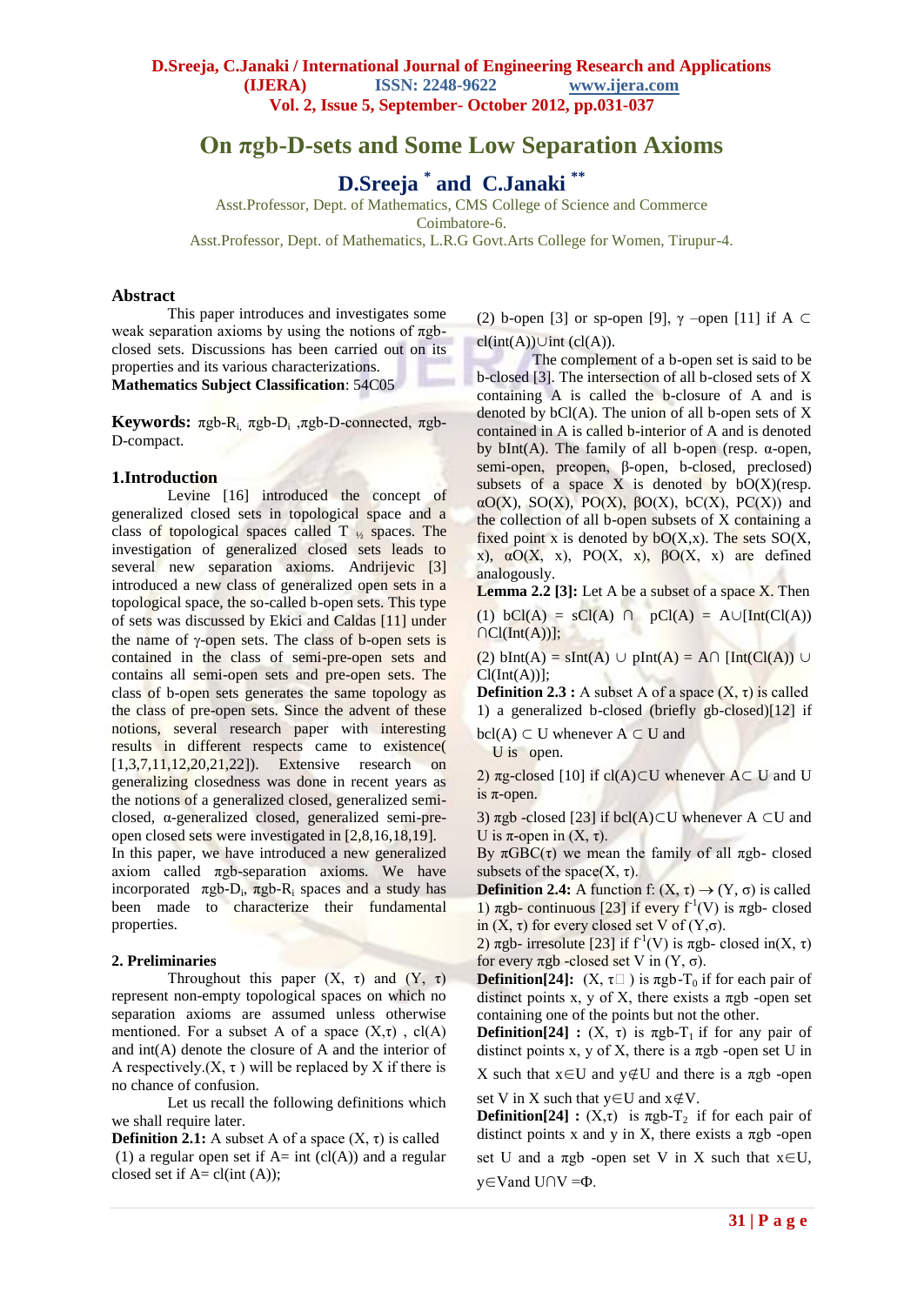**Definition:** A subset A of a topological space  $(X, \tau)$ is called:

(i) ) D-set [ 25] if there are two open sets U and V such that  $U \neq X$  and  $A=U -V$ .

(ii) sD-set [5] if there are two semi-open sets U and V such that  $U \neq X$  and A=U -V.

(iii)  $pD-set$  [14 ] if there are two preopen sets U and V such that  $U \neq X$  and A=U -V .

(iv)  $\alpha$ D-set [6] if there are two U,V $\in \alpha$ O(X,τ) such that  $U\neq X$  and  $A=U-V$ .

(v) bD-set [15] if there are two  $U, V \in BO(X, \tau)$  such that U≠X and A=U-V.

**Definition 2.6[17]:** A subset A of a topological space X is called an  $\tilde{g}$  <sub>a</sub>D-set if there are two  $\tilde{g}$  a open sets U,V such that  $U\neq X$  and  $A=U-V$ .

**Definition 2.7[4]:** X is said to be (i)rg $\alpha$ -R<sub>0</sub> iff rg $\alpha$ -

 ${x} \subseteq G$  whenever  $x \in G ∈ RGαO(X)$ .

\_

\_

(ii) rga-R<sub>1</sub> iff for x,y  $\in X$  such that rga- $\{x\} \neq$  rga-

\_

 $\overline{\{y\}}$ , there exist disjoint U,V∈RGαO(X)such that

\_

rgα- { *x* } ⊆U and rgα- { *y* } ⊆V.

**Definition[13]:** A topological space  $(X, \tau)$  is said to be D-compact if every cover of X by D-sets has a finite subcover.

**Definition**[15]: A topological space  $(X, \tau)$  is said to be bD-compact if every cover of X by bD-sets has a finite subcover.

**Definition**[13]: A topological space  $(X, \tau)$  is said to be D-connected if  $(X, \tau)$  cannot be expressed as the union of two disjoint non-empty D-sets.

**Definition**[15]: A topological space  $(X, \tau)$  is said to be bD-connected if  $(X, \tau)$  cannot be expressed as the union of two disjoint non-empty bD-sets.

# **3. πgb-D-sets and associated separation axioms**

**Definition 3.1:** A subset A of a topological space X is called  $\pi$ gb-D-set if there are two U,V $\in \pi$ GBO(X, τ) such that  $U\neq X$  and  $A=U-V$ .

Clearly every  $π$ gb-open set U different from X is a  $\pi$ gb-D set if A=U and V= $\Phi$ .

**Example**  $3.2$ : Let  $X = \{a,b,c\}$  and  $\tau = {\Phi, \{a\}, \{b\}, \{a,b\}, X}.$ Then  $\{c\}$  is a  $\pi$ gb-D-set but not πgb-open.Since  $πGBO(X, τ)=$ {  $\Phi$ , {a}, {b}, {b,c}, {a,c}, {a,b}, X}. Then  $U=$ {b,c} $\neq$ X and  $V = \{a,b\}$  are  $\pi$ gb-open sets in X. For U and V, since U-V={b,c}-{a,b}={c},then we have S={c} is a πgb-D-set but not πgb-open.

**Theorem 3.3:**Every D-set,αD-set,pD-set,bD-set,sDset is  $\pi$ gb-D-set.

Converse of the above statement need not be true as shown in the following example.

**Example 3.4:**Let  $X = \{a,b,c,d\}$  and  $\tau = {\Phi, {a}, {a,d}, {a,b,d}} {a,c,d},$ 

 $X}$ . $\pi$ GBO(X, $\tau$ )=P(X).Hence  $\pi$ gb-D-set=P(X).{b,c,d}

is a πgb-D-set but not D-set,αD-set,pD-set,bD-set,sDset.



**Definition 3.5:** X is said to be

- (i)  $\pi$ gb-D<sub>0</sub> if for any pair of distinct points x and y of X , there exist a  $\pi$ gb-D-set in X containing x but not y (or) a  $πgb-D$ set in X containing y but not x.
- (ii)  $\pi$ gb-D<sub>1</sub> if for any pair of distinct points x and y in X, there exists a  $\pi$ gb-D-set of X containing x but not y and a  $πgb-D$ set in X containing y but not x.
- (iii)  $\pi$ gb-D<sub>2</sub> if for any pair of distinct points x and y of X, there exists disjoint  $\pi$ gb-Dsets G and H in  $\overline{X}$  containing x and y respectively.

**Example 3.6:**Let **X**={a,b,c,d} and  $\tau = {\Phi, {a}, {a,b}, {c,d}, {a,c,d}, X},$ then X is  $\pi g b - D_i$ ,  $i=0.1, 2.$ 

**Remark 3.7**

(i) If  $(X, \tau)$  is  $\pi$ gb-T<sub>i</sub>, then  $(X, \tau)$  is  $\pi$ gb-D<sub>i</sub>,**i**=0,1,2.

(ii) If  $(X, \tau)$  is  $\pi$ gb-D<sub>i</sub>, then it is  $\pi$ gb-D<sub>i-1;</sub>i=1,2.

(ii) If  $(X, \tau)$  is  $\pi$ gb-T<sub>i</sub>, then it is  $\pi$ gb-T<sub>i-1;</sub>i=1,2.

**Theorem 3.8:** For a topological space  $(X, \tau)$ .the following statements hold.

(i)  $(X, \tau)$  is  $\pi \text{gb-D}_0$  iff it is  $\pi \text{gb-T}_0$ 

(ii)  $(X, \tau)$  is  $\pi$ gb-D<sub>1</sub> iff it is  $\pi$ gb-D<sub>2.</sub>

**Proof:** (1) The sufficiency is stated in remark 3.7 (i) Let  $(X, \tau)$  be  $\pi$ gb-D<sub>0</sub>. Then for any two distinct points x,y∈X, atleast one of x,y say x belongs to πgbD-set G where y∉G.Let G=U<sub>1</sub>-U<sub>2</sub> where U<sub>1</sub>≠X and U<sub>1</sub> and  $U_2$ ∈πGBO(X, τ). Then x∈U<sub>1</sub></sub> For y∉G we have two cases.(a)y  $\notin U_1$  (b)y $\in U_1$  and  $y \in U_2$  In case (a),  $x \in U_1$ but y∉U<sub>1</sub>;In case (b);  $y \in U_2$  and  $x \notin U_2$  Hence X is  $\pi$ gb-T<sub>0.</sub>

(2) Sufficiency: Remark 3.7 (ii).

Necessity: Suppose X is  $\pi$ gb-D<sub>1</sub>. Then for each distinct pair x,  $y \in X$ , we have  $\pi g bD$ -sets  $G_1$  and  $G_2$ such that  $x \in G_1$  and  $y \notin G_1$ ;  $x \notin G_2$  and  $y \in G_2$ . Let  $G_1$  $=U_1-U_2$  and  $G_2 = U_3 - U_4$ . By  $x \notin G_2$  it follows that either  $x \notin U_3$  or  $x \in U_3$  and  $x \in U_4$ 

Now we have two cases(i)x  $\notin U_3$ By y  $\notin G$  we have two subcases (a)y  $\notin U_1$ . By  $x \in U_1$ -U<sub>2</sub>, it follows that x  $\epsilon U_1$ -(U<sub>2</sub>U U<sub>3</sub>) and by y  $\epsilon$  U<sub>3</sub>-U<sub>4</sub>, we have y  $\epsilon$  U<sub>3</sub>-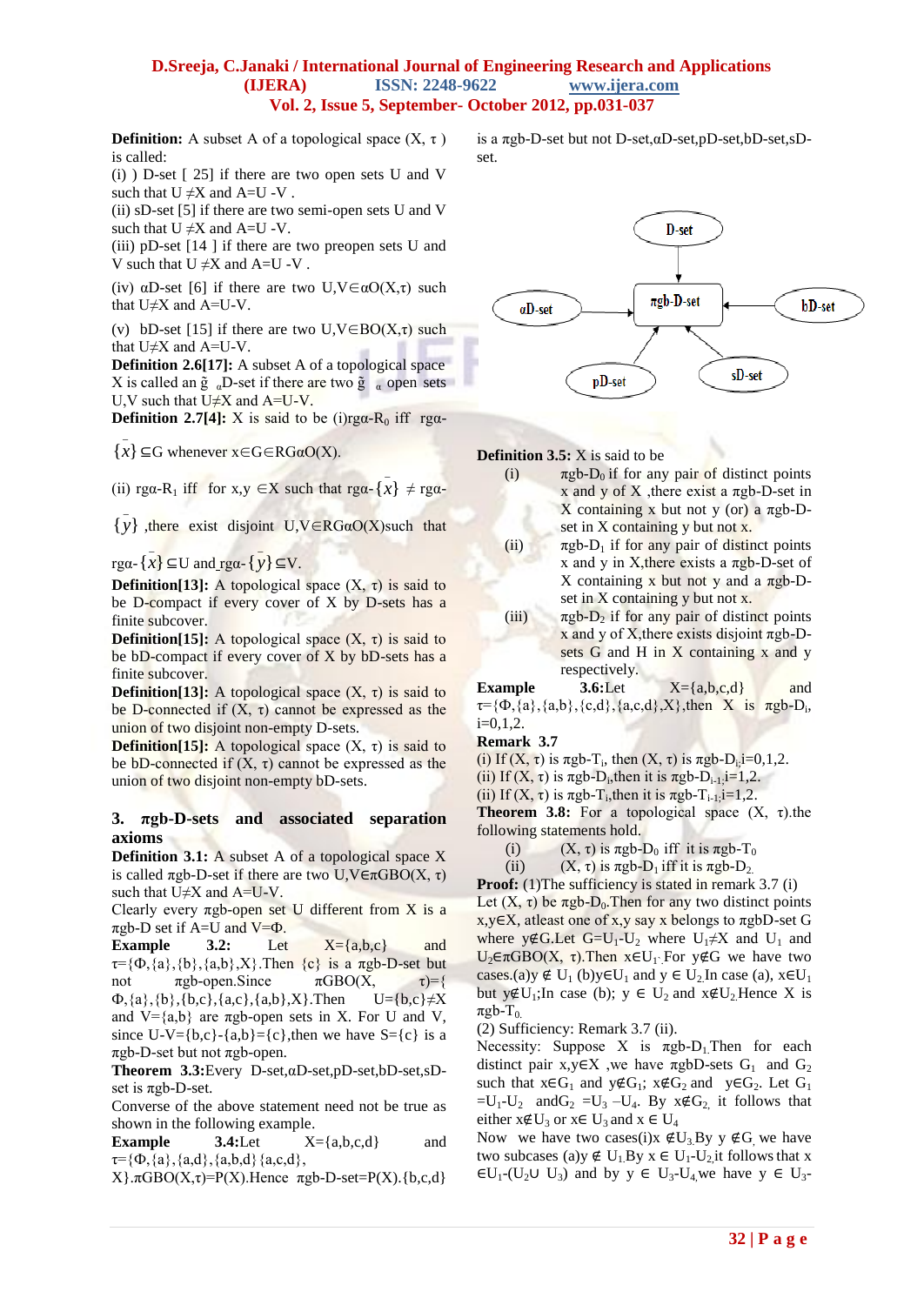$(U_1 \cup U_4)$ . Hence  $(U_1 - (U_3 \cup U_4))$  ∩  $U_3 - (U_1 \cup U_4) =$  $\Phi$ .(b)y∈U<sub>1</sub> and y∈U<sub>2</sub> ,we have x∈ U<sub>1</sub>-U<sub>2</sub>

;y∈U<sub>2</sub>.⇒(U<sub>1</sub>-U<sub>2</sub>)∩U<sub>2</sub>= $\Phi$ .

(ii)x∈U<sub>3</sub> and x∈U<sub>4</sub>.We have y ∈U<sub>3</sub>-U<sub>4</sub>; x∈U<sub>4</sub> $\Rightarrow$ (U<sub>3</sub>-U<sub>4</sub>)  $\cap$ U<sub>4</sub>=Φ. Thus X is πgb-D<sub>2</sub>.

**Theorem 3.9:** If  $(X, \tau)$  is  $\pi$ gb-D<sub>1</sub>, then it is  $\pi$ gb-T<sub>0.</sub> **Proof:** Remark 3.7 and theorem 3.8

**Definition 3.10:** Let  $(X,\tau)$  be a topological space. Let  $x$  be a point of  $X$  and  $G$  be a subset of  $X$ . Then G is called an πgb-neighbourhood of x (briefly πgbnhd of x) if there exists an πgb-open set U of X

such that  $x \in U \subset G$ .

**Definition 3.11:** A point  $x \in X$  which has X as a  $\pi$ gbneighbourhood is called  $πgb$ -neat point.

### **Example**

**3.12:**LetX={a,b,c}. $\tau = {\Phi, {a}, {b}, {a}, {b}, {a,b}, X}$ . $\pi$ GBO(X,  $\tau$ )={ $\Phi$ ,{a},{b},{a,b},{b,c},{a,c}, X}. The point {c} is a πgb-neat point.

**Theorem 3.13:** For a  $\pi$ gb-T<sub>0</sub> topological space  $(X, \tau)$ , the following are equivalent.

(i)(X, τ) is a  $\pi$ gb-D<sub>1</sub>

(ii)(X, τ) has no πgb-neat point.

**Proof:** (i)  $\Rightarrow$  (ii). Since X is a  $\pi$ gb-D<sub>1</sub>, then each point x of X is contained in an  $\pi$ gb-D-set O=U-V and hence in U.By definition,  $U \neq X$ . This implies x is not a  $\pi$ gbneat point.

(ii)⇒(i) If X is  $\pi$ gb-T<sub>0</sub>, then for each distinct points x, y∈X, atleast one of them say(x) has a  $πgb$ neighbourhood U containing x and not y. Thus  $U \neq X$ is a  $\pi$ gbD-set. If X has no  $\pi$ gb-neat point, then y is not a πgb-neat point. That is there exists  $πgb$ neighbourhood V of y such that V  $\neq$ X. Thus y  $\in$  (V-U) but not x and V-U is a  $\pi$ gb-D-set. Hence X is  $\pi$ gb- $D_1$ .

**Remark 3.14 :** It is clear that an  $\pi$ gb-T<sub>0</sub> topological space  $(X, \tau)$ is not a  $\pi$ gb-D<sub>1</sub> iff there is a  $\pi$ gb-neat point in X. It is unique because x and y are both  $\pi$ gbneat point in X, then atleast one of them say x has an  $\pi$ gb- neighbourhood U containing x but not y. This is a contradiction since  $U \neq X$ .

**Definition 3.15:** A topological space  $(X, τ)$  is  $πgb$ symmetric if for x and y in X,  $x \in \pi \text{gb-}cl({y}) \Rightarrow y \in$  $\pi$ gb-cl( $\{x\}$ ).

**Theorem 3.16:** X is  $\pi$ gb-symmetric iff  $\{x\}$  is  $\pi$ gbclosed for x ∈X.

**Proof:** Assume that  $x \in \pi \text{gb-}cl({y})$  but  $y \notin \pi \text{gb-}cl({y})$ cl( $\{x\}$ ). This implies  $(\pi \text{gb-cl}(\{x\})^c$  contains y. Hence the set  $\{y\}$  is a subset of  $(\pi \text{gb-cl}(\{x\})^c)$ . This implies  $\pi$ gb-cl({y}) is a subset of  $(\pi$ gb-cl({x})<sup>c</sup>. Now  $(\pi$ gb $cl({x})^c$  contains x which is a contradiction.

Conversely, Suppose that  ${x} \subset E \in \pi \text{GBO}(X, \tau)$  but  $\pi$ gb-cl({y}) which is a subset of E<sup>c</sup> and x ∉E. But this is a contradiction.

**Theorem 3.17 :** A topological space  $(X, \tau)$  is a  $\pi$ gb-T<sub>1</sub> iff the singletons are  $\pi$ gb-closed sets.

**Proof:**Let  $(X, \tau)$  be  $\pi$ gb- $T_1$  and x be any point of X. Suppose  $y \in {X}^c$ . Then  $x \neq y$  and so there exists a  $\pi$ gb-open set U such that y∈U but x ∉U. Consequently,  $\mathbf{v} \in \mathbf{U}$  $\subset (\{x\})^c$ . That is  $({x})^c = U{U/y} \in ({x})^c$  which is  $\pi$ gb-open.

Conversely suppose  $\{x\}$  is  $\pi$ gb-closed for every x∈X. Let x, y∈X with  $x \neq y$ . Then  $x \neq y \Rightarrow y \in (\{x\})^c$ . Hence  $({x})^c$  is a  $\pi$ gb-open set containing y but not x. Similarly  $({y})^c$  is a  $\pi$ gb-open set containing x but not γ. Hence X is  $π$ gb-T<sub>1</sub>-space.

**Corollary** 3.18 **:** If X is  $\pi$ gb-T<sub>1</sub>, then it is  $\pi$ gbsymmetric.

**Proof:** In a  $\pi$ gb-T<sub>1</sub> space, singleton sets are  $\pi$ gbclosed. By theorem 3.17 , and by theorem 3.16 , the space is  $\pi$ gb-symmetric.

**Corollary 3.19:** The following statements are equivalent

(i)X is  $πgb$ -symmetric and  $πgb$ -T<sub>0</sub>

(ii)X is  $πgb$ -T<sub>1</sub>.

**Proof:** By corollary 3.18 and remark 3.7 **,**it suffices to prove (1)  $\Rightarrow$  (2). Let x≠y and by  $\pi$ gb-T<sub>0</sub>, assume that  $x \in G_1 \subset (\{y\})^c$  for some  $G_1 \in \pi GBO(X)$ . Then  $x \notin$  $\pi$ gb-cl({y}) and hence y  $\notin \pi$ gb-cl({x}). There exists a  $G_2 \in \pi GBO(X, \tau)$  such that  $y \in G_2 \subset (\{x\})^c$ . Hence  $(X, \tau)$ τ) is a  $πgb$ -T<sub>1</sub> space.

**Theorem 3.15:** For a πgb-symmetric topological space $(X, \tau)$ , the following are equivalent.

(1) X is  $\pi$ gb-T<sub>0</sub>

(2) X is  $π$ gb-D<sub>1</sub>

(3) X is  $\pi$ gb-T<sub>1</sub>.

**Proof:**  $(1) \Rightarrow (3)$ :Corollary 3.19 and

(3)⇒(2)⇒(1):Remark 3.7 **.**

# **4. Applications**

**Theorem 4.1:** If f :  $(X, \tau) \rightarrow (Y, \sigma)$  is a  $\pi$ gbcontinuous surjective function and S is a D-set of  $(Y, \sigma)$ , then the inverse image of S is a  $\pi$ gb-D-set of  $(X, \tau)$ 

**Proof:** Let  $U_1$  and  $U_2$  be two open sets of  $(Y, \sigma)$ . Let  $S=U_1-U_2$  be a D-set and  $U_1 \neq Y$ . We have  $f^1(U_1)$  $\epsilon \pi GBO(X,\tau)$  and  $f^1(U_2) \epsilon \pi GBO(X,\tau)$  and  $f^1(U_1)$  $\neq$ X.Hencef<sup>-1</sup>(S)=f<sup>-1</sup>(U<sub>1</sub>-U<sub>2</sub>)=f<sup>-1</sup>(U<sub>1</sub>)-f<sup>-1</sup> (U<sub>2</sub>).Hence f 1 (S) is a  $πgb-D-set$ .

**Theorem 4.2 J:** If f:  $(X, \tau) \rightarrow (Y, \sigma)$  is a  $\pi$ gbirresolute surjection and E is a  $\pi$ gb-D-set in Y, then the inverse image of E is an  $\pi$ gb-D-set in X.

**Proof:** Let E be a πgbD-set in Y.Then there are πgbopen sets  $U_1$  and  $U_2$  in Y such that E=  $U_1-U_2$  and  $U_1 \neq Y$ . Since f is  $\pi$ gb-irresolute,  $f^{-1}(U_1)$  and  $f^{-1}(U_2)$   $\pi$ gbopen in X.Since  $U_1 \neq Y$ , we have  $f^1(U_1) \neq X$ . Hence f  ${}^{1}(E) = f^{1}(U_{1} - U_{2}) = f^{1}(U_{1}) - f^{1}(U_{2})$  is a  $\pi g bD$ -set.

**Theorem 4.3:** If (Y,  $\sigma$ ) is a D<sub>1</sub> space and f:(X,  $\tau$ )  $\rightarrow$ (Y, σ) is a  $π$ gb -continuous bijective function, then (X, τ) is a  $π$ gb-D<sub>1</sub>-space.

**Proof:** Suppose Y is a  $D_1$ space. Let x and y be any pair of distinct points in X,Since f is injective and Y is a D<sub>1</sub>space, yhen there exists D-sets  $S_x$  and  $S_y$  of Y containing f(x) and f(y) respectively that f(x)∉S<sub>y</sub> and f(y)∉S<sub>x</sub>. By theorem 4.1 f<sup>-1</sup>(S<sub>x</sub>) and f<sup>-1</sup>(S<sub>y</sub>) are  $\pi$ gb-Dsets in X containing x and y respectively such that  $x \notin f^{-1}(S_y)$  and  $y \notin f^{-1}(S_x)$ . Hence X is a  $\pi$ gb-D<sub>1</sub>-space.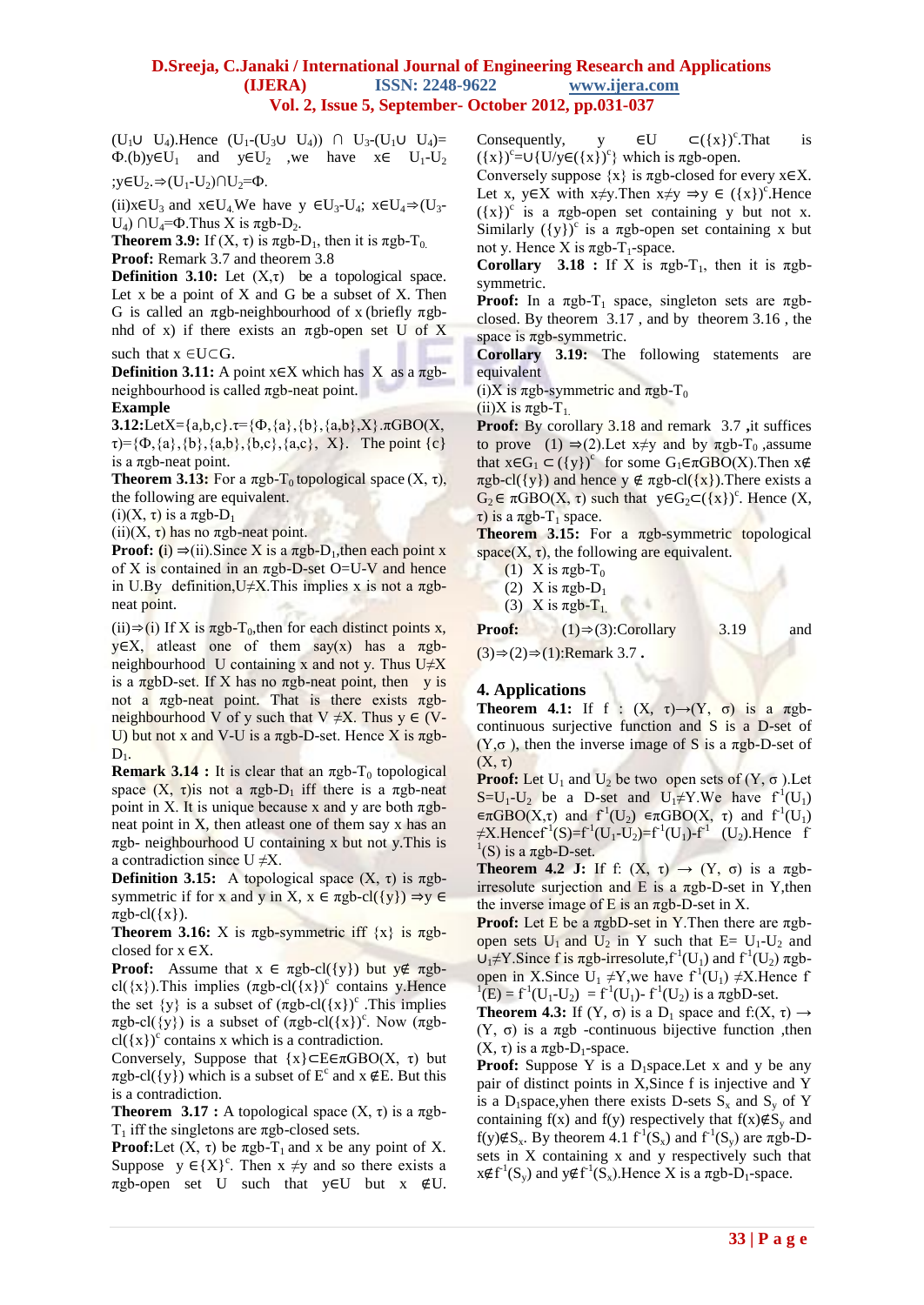**Theorem 4.4:** If Y is  $\pi$ gb-D<sub>1</sub> and f:  $(X,\tau) \rightarrow (Y,\sigma)$  is  $π$ gb-irresolute and bijective, then  $(X,τ)$  is  $π$ gb-D<sub>1</sub>.

**Proof:** Suppose Y is  $\pi$ gb-D<sub>1</sub> and f is bijective,  $\pi$ gbirresolute.Let x,y be any pair of distinct points of X. Since f is injective and Y is  $\pi$ gb-D<sub>1</sub>, there exists  $\pi$ gb-D-sets G<sub>x</sub> and G<sub>y</sub> of Y containing f(x) and f(y) respectively such that f(y)  $\notin G_z$  and f(x)  $\notin G_y$ . By theorem 4.2,  $f^1(G_z)$  and  $f^1(G_y)$  are  $\pi g bD$ -sets in X containing x and y respectively. Hence X is  $\pi$ gb-D<sub>1</sub>.

**Theorem 4.5:** A topological space  $(X, \tau)$  is a  $\pi$ gb-D<sub>1</sub> if for each pair of distinct points  $x,y \in X$ , there exists a πgb-continuous surjective function f: (X,τ) → (Y,σ) where  $(Y, \sigma)$  is a D<sub>1</sub> space such that f(x) and f(y) are distinct.

**Proof:** Let x and y be any pair of distinct points in X, By hypothesis, there exists a  $\pi$ gb-continuous surjective function f of a space  $(X, \tau)$  onto a D<sub>1</sub>space(Y,  $\sigma$ ) such that f(x)≠f(y). Hence there exists disjoint D-sets S<sub>x</sub>and S<sub>y</sub> in Y such that  $f(x) \in S_x$  and f(y) $\in$ S<sub>y</sub>.Since f is  $\pi$ gb-continuous and surjective, by theorem 4.1  $f^{-1}(S_x)$  and  $f^{-1}(S_y)$ are disjoint  $\pi$ gb-D-sets in X containing x and y respectively. Hence  $(X, \tau)$  is a  $\pi$ gb-D<sub>1</sub>-set.

**Theorem 4.6:** X is  $\pi$ gb-D<sub>1</sub> iff for each pair of distinct points x,  $y \in X$ , there exists a  $\pi$ gb-irresolute surjective function f:  $(X, \tau) \rightarrow (Y, \sigma)$ , where Y is  $\pi$ gb- $D_1$  space such that  $f(x)$  and  $f(y)$  are distinct.

**Proof:** Necessity: For every pair of distinct points x,  $y \in X$ , it suffices to take the identity function on X.

Sufficiency: Let  $x \neq y \in X$ . By hypothesis , there exists a πgb-irresolute, surjective function from X onto a  $\pi$ gb-D<sub>1</sub> space such that f(x)  $\neq$ f(y).Hence there exists disjoint  $\pi$ gb-D sets G<sub>x</sub> G<sub>y</sub> ⊂Y such that f(x) ∈G<sub>x</sub> and f(y)  $\in G_v$ . Since f is  $\pi$ gb-irresolute and surjective, by theorem 4.2,  $f^1(G_x)$  and  $f^1(G_y)$  are disjoint  $\pi g b$ -Dsets in X containing x and y respectively. Therefore X is  $πgb-D_1$  space.

**Definition 4.7:** A topological space  $(X, \tau)$  is said to be πgb-D-connected if  $(X, τ)$  cannot be expressed as the union of two disjoint non-empty  $\pi$ gb-D-sets.

**Theorem 4.8:** If  $(X, \tau) \rightarrow (Y, \sigma)$  is  $\pi$ gb-continuous surjection and  $(X, \tau)$  is  $\pi$ gb-D-connected, then  $(Y, \sigma)$ is D-connected.

**Proof:** Suppose Y is not D-connected. Let Y=A∪B where A and B are two disjoint non empty D sets in Y. Since f is  $\pi$ gb-continuous and onto,  $X=f^{-1}(A) \cup f$  $(1)(B)$  where  $f^1(A)$  and  $f^1(B)$  are disjoint non-empty  $\pi$ gb-D-sets in X. This contradicts the fact that X is πgb-D-connected. Hence Y is D-connected.

**Theorem 4.9:** If  $(X,\tau) \to (Y,\sigma)$  is  $\pi$ gb-irresolute surjection and  $(X, \tau)$  is  $\pi$ gb-D-connected, then  $(Y, \sigma)$ is πgb-D-connected.

**Proof:** Suppose Y is not πgb-D-connected.Let Y=A∪B where A and B are two disjoint non empty πgb-D- sets in Y.Since f is πgb-irreesolute and onto,X= $f^{-1}(A) \cup f^{-1}(B)$  where  $f^{-1}(A)$  and  $f^{-1}(B)$  are disjoint non-empty  $\pi$ gb-D-sets in X.This contradicts the fact that X is  $πgb$ -D-connected. Hence Y is  $πgb$ -D-connected.

**Definition 4.10:** A topological space  $(X,\tau)$  is said to be πgb- D-compact if every cover of X by πgb-D**-sets**  has a finite subcover.

**Theorem 4.11:**If a function f:  $(X,\tau) \rightarrow (Y,\sigma)$  is  $\pi$ gbcontinuous surjection and  $(X,\tau)$  is  $\pi$ gb-D-compact then  $(Y, σ)$  is D-compact.

**Proof:**Let f:  $(X, \tau) \rightarrow (Y, \sigma)$  is  $\pi$ gb-continuous surjection.Let  ${A_i : i \in \Lambda}$  be a cover of Y by Dset.Then  $\{f^{-1}(A_i): i \in \Lambda\}$  is a cover of X by  $\pi g b$ -Dset. Since X is  $\pi$ gb-D-compact, every cover of X by  $\pi$ gb-D set has a finite subcover ,say $\{f^{-1}(A_1), f\}$  $(1(A_2)...f^{1}(A_n))$ . Since f is onto, $\{A_1, A_2,...,A_n\}$  is a cover of Y by D-set has a finite subcover.Therefore Y is D-compact.

**Theorem 4.12:** If a function f:  $(X,\tau) \rightarrow (Y,\sigma)$  is  $\pi$ gbirresolute surjection and  $(X, τ)$  is  $πgb-D$ -compact then  $(Y, σ)$  is  $\pi$ gb-D-compact.

**Proof:**Let f:  $(X, \tau) \rightarrow (Y, \sigma)$  is  $\pi g b$ irresolutesurjection.Let  ${A_i : i \in \Lambda}$  be a cover of Y by  $\pi$ gb-D-set.Hence Y=U A<sub>i</sub>Then X=f<sup>-1</sup>(Y)=f<sup>-1</sup>(U A<sub>i</sub>)=

*i*  $\bigcup$  f<sup>-1</sup>(A<sub>i</sub>).Since f is  $\pi$ gb-irresolute,for each i∈∧,{f

<sup>1</sup>(A<sub>i</sub>):i∈∧} is a cover of X by  $\pi$ gb-D-set.Since X is πgb-D-compact,every cover of X by πgb-D set has a finite subcover ,say{  $f^{-1}(A_1)$ ,  $f^{-1}(A_2)$ ....  $f^{-1}(A_n)$ }. Since f is onto,  $\{A_1, A_2, \ldots, A_n\}$  is a cover of Y by  $\pi$ gb-D-set has a finite subcover. Therefore Y is  $\pi$ gb-D-compact.

### $\frac{5 \pi g}{h}$ -R<sub>0</sub> spaces and  $\pi g$ b-R<sub>1</sub> spaces

**Definition 5.1:** Let  $(X, \tau)$  be a topological space then the πgb-closure of A denoted by πgb-cl  $(A)$  is defined

by  $\pi$ gb-cl(A) =  $\cap$  { F | F  $\in \pi$ GBC (X,  $\tau$ ) and F $\supset$ A}. **Definition 5.2:** Let x be a point of topological space X. Then  $π$ gb-Kernel of x is defined and denoted by

Ker  $_{\pi gh}$ {x}=∩{U:U∈ $\pi$ GBO(X) and x∈U}. **Definition 5.3:** Let F be a subset of a topological space X .Then  $\pi$ gb-Kernel of F is defined and denoted by Ker  $_{\pi \text{gb}}(F)=\cap \{U: U \in \pi \text{GBO}(X) \text{ and }$ F⊂U}.

**Lemma 5.4:** Let  $(X, \tau)$  be a topological space and x

 $\in$  X.Then Ker <sub> $\pi$ gb</sub>(A) = {x  $\in$  X|  $\pi$ gb-cl({x}) $\cap$ A  $\neq$ <sup>0</sup>}.

**Proof:**Let  $x \in \text{Ker}_{\text{rgb}}(A)$  and  $\pi \text{gb-cl}(\{x\}) \cap A = \Phi$ . Hence  $x \notin X-\pi gb-cl({x})$  which is an  $\pi gb$ -open set containing A. This is impossible, since  $x \in \text{Ker}_{\text{rgb}}$ 

(A).

Consequently,  $\pi$ gb- cl({x})∩A  $\neq \Phi$  Let  $\pi$ gb- cl({x})∩ A  $\neq$ Φ and x ∉Ker <sub>πgb</sub> (A). Then there exists an  $\pi$ gb-

open set G containing A and  $x \notin G$ . Let  $y \in \pi g b$ cl({x})∩A. Hence G is an πgb- neighbourhood of y

where  $x \notin G$ . By this contradiction,  $x \in \text{Ker}_{\pi \text{gb}}(A)$ . **Lemma 5.5:** Let  $(X, \tau)$  be a topological space and x

 $\in$  X. Then  $y \in \text{Ker}_{\text{rgb}}(\{x\})$  if and only if  $x \in \text{rgb-}$  $Cl({y}).$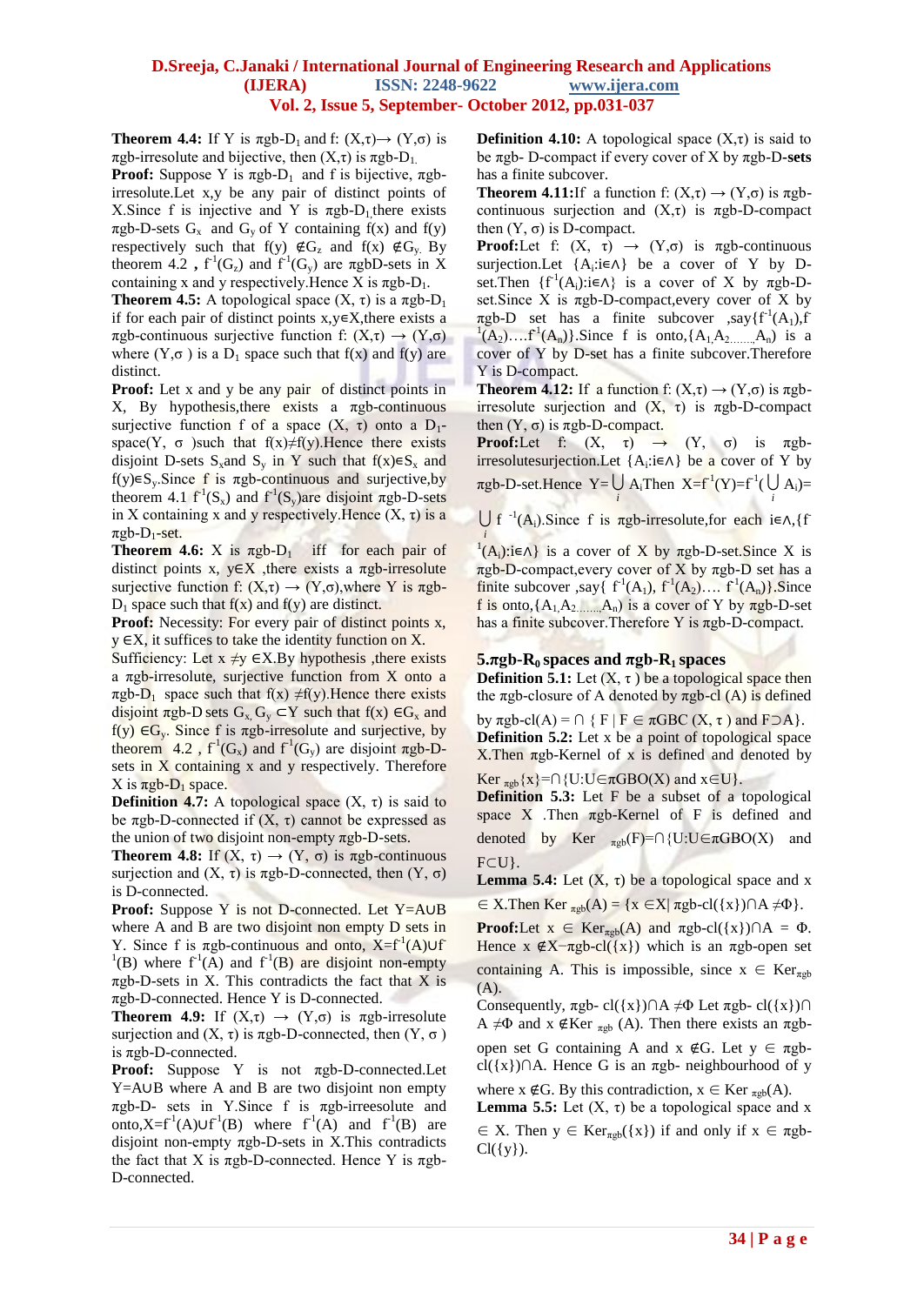**Proof:** Suppose that  $y \notin \text{Ker}_{\pi \text{gb}}(\{x\})$ . Then there exists an  $\pi$ gb-open set V containing x such that y ∉V. Therefore we have  $x \notin \pi \text{gb-cl}(\{y\})$ . Converse part is similar.

**Lemma 5.6:** The following statements are equivalent for any two points x and y in a

topological space  $(X, τ)$ :

 $\pi \text{gb-cl}(\{x\}) \neq \pi \text{gb-cl}(\{y\}).$ 

(1) Ker  $_{\pi$ gb</sub> ({x})  $\neq$ Ker  $_{\pi$ gb</sub>({y});

(2)  $\pi$ gb- cl({x})  $\neq \pi$ gb-cl({y}).

**Proof:** (1)  $\Rightarrow$  (2): Suppose that Ker  $_{\text{rgb}}(\{x\}) \neq \text{Ker}$  $_{\text{rgb}}(\{y\})$  then there exists a point z in X such that z  $\in$ X such that z $\in$ Ker <sub>πgb</sub>({x}) and z  $\notin$  Ker <sub>πgb</sub>({y}). It follows from  $z \in \text{Ker}_{\pi \text{gb}}(\{x\})$  that  $\{x\} \cap \pi \text{gb-cl}(\{z\})$  $\neq$ Φ .This implies that  $x \in \pi$ gb-cl({z}). By z ∉Ker  $_{\pi$ gb({y}), we have {y}∩πgb- cl({z}) = Φ. Since x ∈  $\pi$ gb-cl({z}),  $\pi$ gb-cl({x}) ⊂  $\pi$ gb-cl({z}) and {y} ∩  $\pi$ gb-cl({z}) = Φ. Therefore,  $\pi$ gb-cl({x})  $\neq \pi$ gbcl({y}). Now Ker  $_{\pi gb}({x}) \neq \text{Ker}_{\pi gb}({y})$  implies that

(2)  $\Rightarrow$  (1): Suppose that  $\pi \text{gb-}cl(\{x\}) \neq \pi \text{gb-}cl(\{y\}).$ 

Then there exists a point  $z \in X$  such that  $z \in \pi g$ bcl({x}) and  $z \notin \pi gb-cl({y})$ . Then, there exists an  $\pi$ gb-open set containing z and hence containing x but not y, i.e.,  $y \notin \text{Ker}(\{x\})$ . Hence  $\text{Ker}(\{x\}) \neq \text{Ker}(\{y\})$ . **Definition5.7:** A topological space X is said to be

 $\pi$ gb-R<sub>0</sub> iff  $\pi$ gb-cl{x}⊆G whenever x∈G∈  $\pi$ GBO(X). **Definition5.8:** A topological space  $(X,\tau)$  is said to be πgb-R<sub>1</sub> if for any x,y in X with  $\pi$ gb-cl({x}) $\neq \pi$ gbcl( $\{y\}$ ), there exists disjoint  $\pi$ gb-open sets U and V such that  $\pi$ gb-cl({x})⊆U and  $\pi$ gb-cl({y})⊆V

**Example 5.9:** Let  $X = \{a,b,c,d\}.\tau = \{\Phi, \{b\}, \{a,b\}, \{b,c\}, \{a,b,c\}, X\}.\pi$ GBO  $(X,\tau)$ =P(X)Then X is  $\pi$ gb-R<sub>0</sub> and  $\pi$ gb-R<sub>1</sub>.

**Theorem 5.10 :**  $X$  is  $\pi$ gb-R<sub>0</sub> iff given  $x \neq y \in$ ;  $\pi$ gbcl $\{x\} \neq \pi gb$ -cl $\{y\}$ .

**Proof:** Let X be  $\pi$ gb-R<sub>0</sub> and let  $x \neq y \in X$ . Suppose U is

a πgb-open set containing x but not y, then y∈ πgb-

cl{y}⊂X-U and hence  $x \notin \pi gb-cl\{y\}$ . Hence  $\pi gb$ cl{x} $\neq \pi$ gb-cl{y}.

Conversely,let  $x \neq y \in X$  such that  $\pi g b$ -cl{ $x \neq \pi g b$ cl{y},.This implies  $\pi$ gb-cl{x}⊂X-  $\pi$ gbcl{y}=U(say),a πgb-open set in X. This is true for every  $\pi$ gb-cl{x}.Thus ∩ $\pi$ gb-cl{x}⊆U where x∈  $\pi$ gb-cl{x}⊂U∈  $\pi$ GBO(X).This implies ∩ $\pi$ gbcl{x}⊆U where  $x \in U \in \pi$ GBO(X).Hence X is  $\pi$ gb- $R_0$ .

**Theorem 5.11 :** The following statements are equivalent

(i)X is  $\pi$ gb-R<sub>0</sub>-space

(ii)For each  $x \in X$ , $\pi$ gb-cl{ $x$ } $\subset$ Ker<sub> $\pi$ gb</sub>{ $x$ }

(iii)For any  $\pi$ gb-closed set F and a point  $x \notin F$ , there exists  $U \in \pi$ GBO(X) such that  $x \notin U$  and  $F \subset U$ ,

(iv) Each  $\pi$ gb-closed F can be expressed as F=∩{G:G is  $\pi$ gb-open and F⊂G}

(v) ) Each πgb-open G can be expressed as G=∪{A:A is  $\pi$ gb-closed and A⊂G}

(vi) For each πgb-closed set,x∉F implies πgb $cl{x} \cap F = \Phi$ .

**Proof:** (i) $\Rightarrow$ (ii): For any x  $\in$ X, we have Ker <sub>πgb</sub>{x}=  $\bigcap \{U: U \in \pi \text{GBO}(X) \big|$ . Since X is  $\pi \text{g} b \text{-R}<sub>0</sub>$ there exists πgb-open set containing x contains πgb-cl{x}.Hence  $\pi$ gb- cl{x}⊂Ker  $_{\pi$ gb{x}.

(ii)  $\Rightarrow$  (iii): Let x  $\text{\textsterling}F\text{\textsterling}GBC(X)$ . Then for any y  $\text{\textsterling}F$ ,  $\pi$ gb-cl{y}⊂F and so x∉πgb- cl{y}⇒y∉πgbcl{x}.That is there exists  $U_y \in \pi$ GBO(X) such that y $\in$ U<sub>y</sub> and  $x \notin U_y$  for all y∈F. Let U= $\cup \{U_y \in \pi \text{GBO}(X)\}\$ such that  $y \in U_y$  and  $x \notin U_y$ . Then U is  $\pi$ gb-open such that x∉U and F⊂U.

(iii)⇒(iv): Let F be any  $\pi$ gb-closed set and N=∩{G:G is  $\pi$ gb-open and F⊂G}.Then F⊂N---(1).Let x∉F,then by (iii) there exists  $G \in \pi$ GBO(X) such that  $x \notin G$  and F⊂G, hence x∉N which implies x∈N ⇒x∈F. Hence  $N\subset F$ .---(2). From (1) and (2), each  $\pi$ gb-closed  $F=\bigcap \{G:G \text{ is } \pi \text{gb-open and } F \subset G\}.$ 

(iv)⇒(v) Obvious.

 $(v) \Rightarrow (vi)$  Let  $x \notin F \in \pi \text{GBC}(X)$ . Then X-F=G is a  $\pi$ gbopen set containing x. Then by  $(v)$ , G can be expressed as the union of  $\pi$ gb-closed sets A ⊆G and so there is an M∈πGBC(X) such that  $x \in M \subset G$  and hence πgbcl{x}⊂G implies  $\pi$ gb- cl{x}∩F= $\Phi$ .

(vi)⇒(i) Let x ∈G∈πGBO(X).Then x∉(X-G) which is πgb-closed set. By (vi) πgb- cl{x}.∩(X-G)=Φ.⇒πgb $cl{x} \subset G$ . Thus X is  $\pi g b - R_0$ -space.

**Theorem 5.12** : A topological space  $(X, \tau)$  is an  $\pi$ gb-R<sub>0</sub> space if and only if for any x and y in X,  $\pi$ gbcl({x})≠πgb-cl({y}) implies  $\pi$ gb-cl({x}) ∩πgbcl( $\{y\}$ ) = $\Phi$ .

**Proof:** Necessity. Suppose that  $(X, \tau)$  is  $\pi$ gb-R and x,  $y \in X$  such that  $\pi \text{gb-cl}(\{x\}) \neq \pi \text{gb-cl}(\{y\})$ . Then, there exist z  $\epsilon \pi \epsilon b$ -cl({x}) such that  $z \epsilon \pi \epsilon b$ -cl({y}) (or z  $\in$ cl({y})) such that z  $\notin$ πgb-cl({x}). There exists V  $\in \pi$ GBO(X) such that  $y \notin V$  and  $z \in V$ .Hence  $x \in V$ . Therefore, we have  $x \notin \pi g b - cl({y})$ . Thus  $x \in (\pi g b \text{-} cl({y}) \text{ or } \theta$ <sup>c</sup> $\pi GBO(X)$ , which implies  $\pi$ gb-cl({x})  $\subset (\pi$ gb-cl({y}) )<sup>c</sup> and  $\pi$ gb-cl({x})  $\cap \pi$ gbcl( $\{y\}$ ) = $\Phi$ .

Sufficiency. Let  $V \in \pi$ GBO(X) and let  $x \in V$ . To show that  $\pi \text{gb-cl}((x)) \subset V$ . Let  $y \notin V$ , i.e.,  $y \in V^c$ . Then x  $\neq$ y and x  $\notin \pi$ gb-cl({y}). This shows that  $\pi$ gb-cl({x})  $\neq \pi$ gb-cl({y}). By assumption , $\pi$ gb-cl({x}) ∩ $\pi$ gbcl( $\{y\}$ ) =Φ. Hencey  $\notin \pi \text{gb-cl}(\{x\})$  and therefore  $\pi \text{gb-}$  $cl({x}) \subset V$ .

**Theorem 5.13 :** A topological space  $(X, \tau)$  is an  $\pi$ gb- R<sub>0</sub> space if and only if for anypoints x and y in X, Ker  $_{\pi gb}({x}) \neq Ker_{\pi gb}({y})$  implies Ker  $_{\pi gb}({x})$  $\bigcap \text{Ker}_{\pi \text{gb}}(\{y\})=\Phi.$ 

Proof. Suppose that  $(X, τ)$  is an  $πgb$ - R<sub>0</sub> space. Thus by Lemma 5.6, for any points x and y in X if  $Ker_{\pi g b}(\{x\}) \neq Ker_{\pi g b}(\{y\})$  then  $\pi g b \text{-} cl(\{x\}) \neq \pi g b$ cl({y}).Now to prove that  $Ker_{\pi gb}({x}) \cap Ker_{\pi gb}({y})$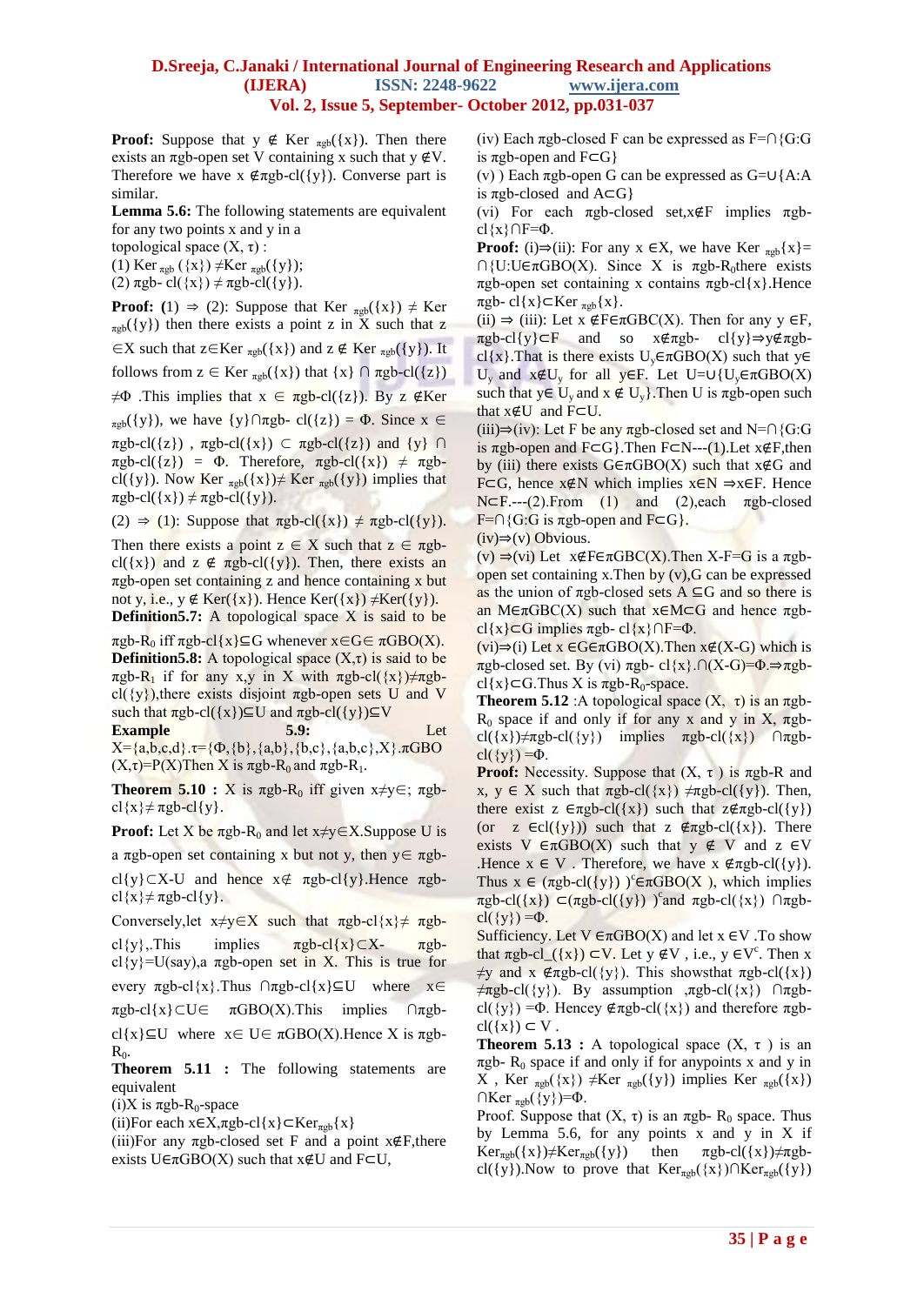$=$  Φ. Assume that z ∈Ker <sub>πgb</sub>({x})∩Ker <sub>πgb</sub>({y}). By z  $\in$  Ker<sub>πgb</sub>({x}) and Lemma 5.5, it follows that  $x \in \pi$ gbcl({z}). Since  $x \in \pi g b$ -cl({z});  $\pi g b$ -cl({x})= $\pi g b$ cl( $\{z\}$ ). Similarly, we have  $\pi \text{gb-}c$ l( $\{y\}$ ) =  $\pi \text{gb-}c$ cl( $\{z\}$ )= $\pi$ gb-cl( $\{x\}$ ). This is a contradiction. Therefore, we have Ker  $_{\pi \text{gb}}(\{x\}) \cap \text{Ker}_{\pi \text{gb}}(\{y\}) = \Phi$ 

Conversely, let  $(X, \tau)$  be a topological space such that for any points x and y inX such that  $\pi$ gb-cl{x} $\neq \pi$ gbcl{y}.Ker<sub> $\pi$ gb</sub>({x})  $\neq$ Ker<sub> $\pi$ gb</sub>({y}) implies Ker  $\pi$ <sub>gb</sub>({x})  $\bigcap$ Ker <sub>πgb</sub>({y})= $\Phi$ .Since z∈πgb-cl{x}⇒x∈Ker <sub>πgb</sub>({z}) and therefore Ker  $_{\pi gb}({x})$  ∩Ker  $_{\pi gb}({y})\neq \Phi.By$ hypothesis, we have  $Ker_{\pi \text{gb}}(\{x\})=Ker_{\pi \text{gb}}(\{z\})$ . Then z  $\in$ πgb-cl({x})  $\cap$ πgb-cl({y}) implies that  $Ker_{\pi^{gb}}({x}) =$  $Ker<sub>π</sub>_{b}({z})=Ker<sub>π</sub>_{b}({y}).$  This is a contradiction. Hence  $\pi$ gb-cl({x})∩ $\pi$ gb-cl({y})=Φ;By theorem 5.12,  $(X, \tau)$  is an  $\pi$ gb-R<sub>0</sub> space.

**Theorem 5.14 :** For a topological space  $(X, \tau)$ , the following properties are equivalent.

(1)  $(X, \tau)$  is an  $\pi$ gb-R<sub>0</sub> space

(2)  $x \in \pi g b \text{-}cl({y})$  if and only if  $y \in \pi g b \text{-}cl({x})$ , for any points x and y in X.

**Proof:** (1)  $\Rightarrow$  (2): Assume that X is  $\pi$ gb- R<sub>0</sub>. Let x  $\epsilon \pi$ gb-cl({y}) and G be any  $\pi$ gb- open setsuch that y∈G. Now by hypothesis, x ∈G. Therefore, every πgb- openset containing y contains x. Hence y ∈πgb- $Cl({x}).$ 

 $(2)$  ⇒  $(1)$  : Let U be an πgb- open set and x∈U.If y ∉U, then x ∉πgb-cl({y}) and hence y∉πgb-cl({x}). This implies that  $\pi$ gb-cl({x}) ⊂U. Hence  $(X, \tau)$  is  $\pi$ gb- $R_0$ .

**Theorem 5.15 :** For a topological space  $(X, \tau)$ , the following properties are equivalent:

(1)  $(X, \tau)$  is an  $\pi$ gb-R<sub>0</sub> space;

(2)  $\pi \text{gb-cl}(\{x\}) = \text{Ker}_{\pi \text{gb}}(\{x\})$  for all  $x \in X$ .

**Proof:** (1)  $\Rightarrow$  (2) : Suppose that  $(X,\tau)$  is an  $\pi$ gb-R<sub>0</sub> space. By theorem  $5.11$ , $\pi$ gb-cl({x}) ⊂ Ker<sub> $\pi$ gb</sub>({x}) for each  $x \in X$ . Let y  $\in \text{Ker}_{\text{rgb}}(\{x\})$ , then  $x \in \text{rgb-}$ cl({y})and so  $\pi$ gb-cl({x}) =  $\pi$ gb-cl({y}). Therefore, y  $\in$ πgb-cl({x}) and hence Ker<sub>πgb</sub>({x})  $\subset$ πgb-cl({x}). This shows that  $\pi$ gb- cl({x}) = Ker<sub> $\pi$ gb</sub>({x}).

 $(ii) \Rightarrow (i)$  Obvious from 5.13E.

**Theorem 5.16:** For a topological space  $(X,\tau)$ , the following are equivalent.

- (i)  $(X,\tau)$  is a  $\pi$ gb-R<sub>0</sub> space.
- (ii) If F is  $\pi$ gb-closed, then F=Ker<sub> $\pi$ gb</sub>(F).
- (iii) If F is  $\pi$ gb-closed, and  $x \in F$ , then  $Ker({x}) ⊂ F.$
- (iv) If  $x \in X$ , then  $Ker_{\pi gb}(\{x\}) \subset \pi gb-cl(\{x\})$ .

**Proof** :(i)⇒(ii) Let F be a  $\pi$ gb-closed and  $x \notin F$ . Then X-F is  $πgb$ -open and contains x. Since  $(X,τ)$  is a  $πgb$ -R<sub>0</sub>, $\pi$ gb-cl({x})⊆X-F. Thus  $\pi$ gb-cl({x})∩F= $\Phi$ . And by lemma 5.4, x∉πgb-Ker(F).Therefore πgb- $Ker(F)=F.$ 

(ii)⇒(iii) If A⊆B, then Ker<sub>πgb</sub>(A)⊆Ker<sub>πgb</sub>(B).

From (ii),it follows that  $Ker_{\pi gh}(\{x\})\subseteq Ker_{\pi gh}(F)$ .

(iii)⇒(iv) Since  $x \in \pi g b - c l({x})$  and  $\pi g b - c l({x})$  is  $\pi$ gb-closed.By(iii),Ker $_{\pi gh}$ ({x})⊂ $\pi gh$ -cl({x}).

(iv)⇒(i)We prove the result using theorem 5.11**.**Let  $x \in \pi$ gb-cl({y}) and by theorem B,y  $\in$ 

Ker<sub>πgb</sub>({x}).Since  $x \in \pi$ gb-cl({x}) and  $\pi$ gb-cl({x}) is  $πgb$ -closed,then by (iv) we get y ∈ Ker<sub>πgb</sub>({x})⊆  $πgb$ cl({x}),Therefore  $x \in \pi gb$ -cl({y})  $\Rightarrow y \in \pi gb$ -cl({x}). Conversely, let y∈πgb-cl({x}).By lemma 5.5**,** x  $\in \text{Ker}_{\text{rgb}}(\{y\})$ .Since  $y \in \text{rgb-cl}(\{y\})$  and  $\pi \text{gb-cl}(\{y\})$  is πgb-closed, then by (iv) we get  $x \in Ker_{\pi gh}({y}) \subseteq \pi gh$ cl({y}).Thus  $y \in \pi g b$ -cl({x})⇒x∈ $\pi g b$ -cl({y}).By theorem 5.14, we prove that  $(X,\tau)$  is  $\pi$ gb-R<sub>0</sub> space.

**Remark 5.17:** Every  $\pi$ gb-R<sub>1</sub> space is  $\pi$ gb-R<sub>0</sub> space. Let U be a  $\pi$ gb-open set such that x∈U. If y∉U, then since  $x \notin \pi gb-cl({y})$ ,  $\pi gb-cl({x}) \neq \pi gb-cl({y})$ . Hence there exists an  $\pi$ gb-open set V such that y∈V such that  $\pi$ gb-cl({y})⊂V and  $x \notin V \Rightarrow y \notin \pi$ gb-cl({x}).Hence  $\pi$ gb-cl({x})⊆U. Hence (X,τ) is  $\pi$ gb-R<sub>0</sub>.

**Theorem 5.18:** A topological space  $(X, \tau)$  is  $\pi \text{gb-R}_1$ iff for x,y∈X,  $Ker_{\pi gb}({x})\neq \pi gb-cl({y})$ , there exists disjoint  $\pi$ gb-open sets U and V such that  $\pi$ gbcl({x})⊂ andπgb-cl({y}) ⊂V.

**Proof:** It follows from lemma 5.5.

### **References**

- [1] D. Andrijevic, Semipreopen sets, Mat. Vesnik 38 (1986), 24-32.
- [2] S. P. Arya and T. M. Nour, Characterizations of s-normal spaces, Indian J. Pure Appl. Math.21 (1990), no. 8, 717- 719.
- [3] D. Andrijevic, On b-open sets, Mat. Vesnik 48 (1996), 59-64.
- [4] S.Balasubramanian, rga-separation axioms,Scientia Magna,Vol.7(2011),No.2,45-58.
- [5] M. Caldas, A separation axioms between
- semi-T0 and semi-T1, Mem. Fac. Sci.Kochi Univ. Ser. A Math. 181(1997) 37-42.
- [6] M.Caldas,D.N.Georgiou and S.Jafari, Characterizations of low separation axioms via α-open sets and α-closure operator,Bol.Soc.Paran.Mat.(3s) v.21 ½  $(2003):1-14.$
- [7] M. Caldas and S. Jafari, On some applications of b-open sets in topological spaces, Kochi J.Math. 2 (2007), 11-19.
- [8] J. Dontchev, On generalizing semi-preopen sets, Mem. Fac. Sci. Kochi Univ. Ser. A Math. 16 (1995), 35-48.
- [9] J. Dontchev and M. Przemski, On the various decompositions of continuous and some weakly continuous functions, Acta Math. Hungar. 71(1996),109-120.
- [10] J.Dontchev and T.Noiri, Quasi Normal Spaces and πg-closed sets ,Acta Math. Hungar., 89(3)(2000), 211-219.
- [11] E. Ekici and M. Caldas, Slightly -continuous functions, Bol. Soc. Parana. Mat. (3) 22 (2004), 63-74. M. Ganster and M. Steiner, On some questions about b-open sets, Questions Answers Gen.Topology 25 (2007), 45-52.